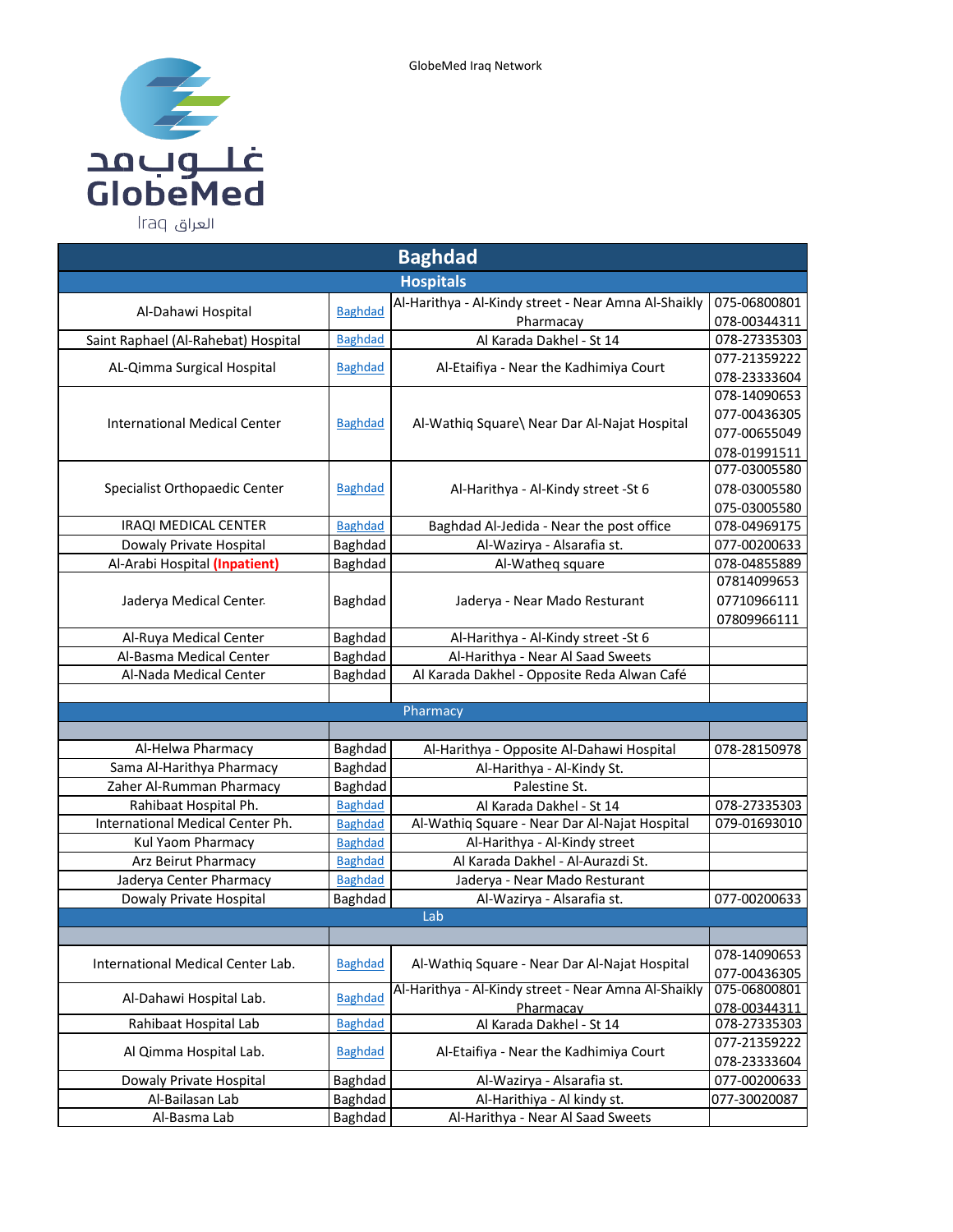|                           |                |                                       | 07814099653  |  |  |
|---------------------------|----------------|---------------------------------------|--------------|--|--|
| Jaderya Medical Cente Lab | Baghdad        | Jaderya - Near Mado Resturant         | 07710966111  |  |  |
|                           |                |                                       | 07809966111  |  |  |
| Dental                    |                |                                       |              |  |  |
| Clinic One                | <b>Baghdad</b> | Al-Mansour St. - Near Al-Mansour Mall | 077-05960655 |  |  |
| Davinci Center            | <b>Baghdad</b> | Al-Karada Dakhel - Altemimi Center    | 078-22006722 |  |  |
| Al-Taj Clinic             | Baghdad        | Al-Adamiya - Talabaty Building        | 077-22685648 |  |  |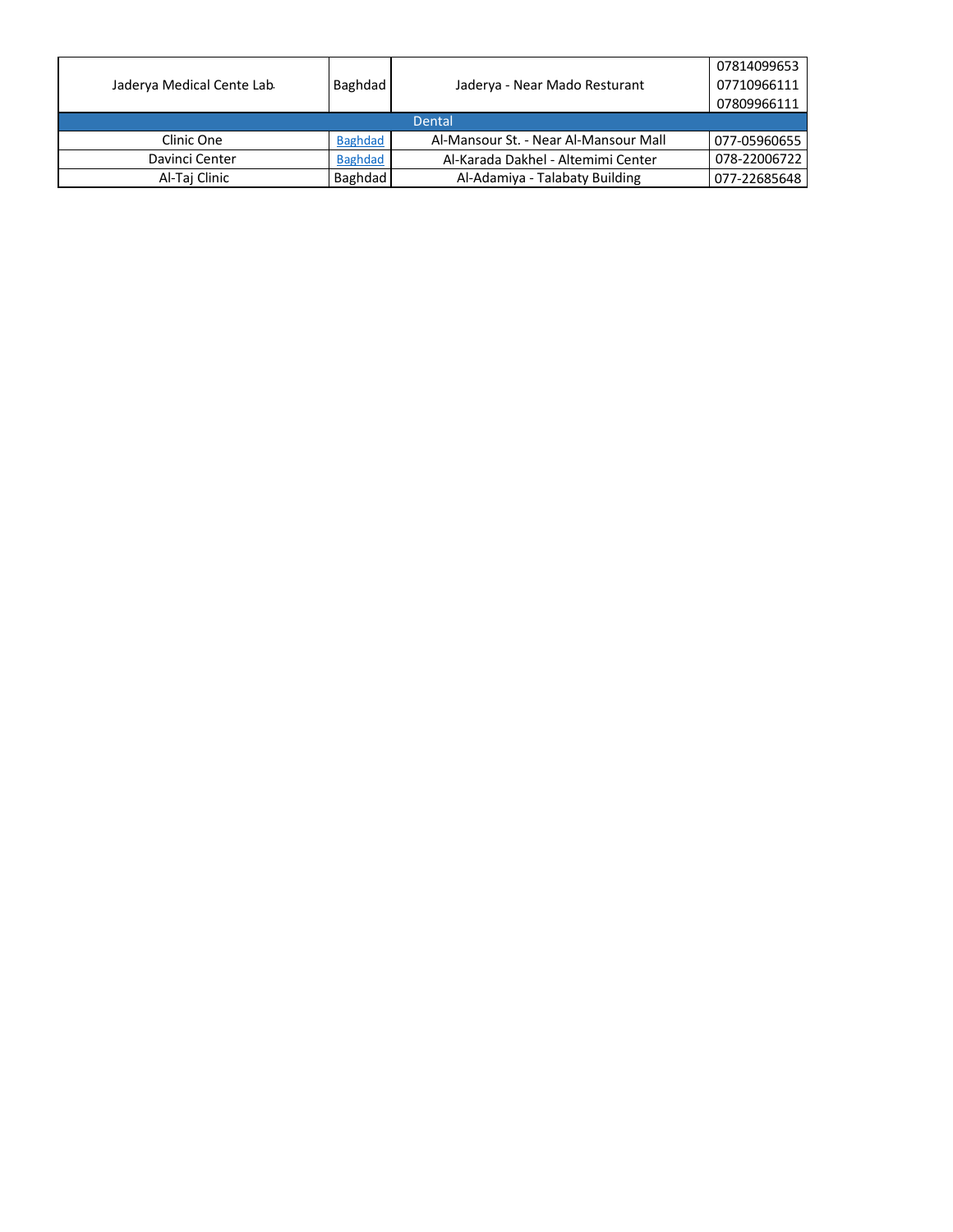

| <b>Basra</b>                 |              |                            |              |  |
|------------------------------|--------------|----------------------------|--------------|--|
| <b>Hospitals</b>             |              |                            |              |  |
| Al-Mossawi Hospital          | <b>Basra</b> | Al-Jaza'aer ST.            | 077-18437142 |  |
| Al-Moassat Hospital          | <b>Basra</b> | Al-Meshrag - Al-Fajer seg. | 078-23007443 |  |
| <b>Pharmacy</b>              |              |                            |              |  |
| Al-Mossawi Hospital Pharmacy | <b>Basra</b> | Al-Jaza'aer ST.            | 074-00053850 |  |
| Al-Mowasat Hospital Pharmacy | <b>Basra</b> | Al-Meshrag - Al-Fajer seg. | 078-09211221 |  |

| Lab            |              |                            |              |
|----------------|--------------|----------------------------|--------------|
| Al-Mossawi Lab | <u>Basra</u> | Al-Jaza'aer ST.            | 074-00053850 |
| Al-Moassat Lab | <b>Basra</b> | Al-Meshrag - Al-Fajer seg. | 078-09211221 |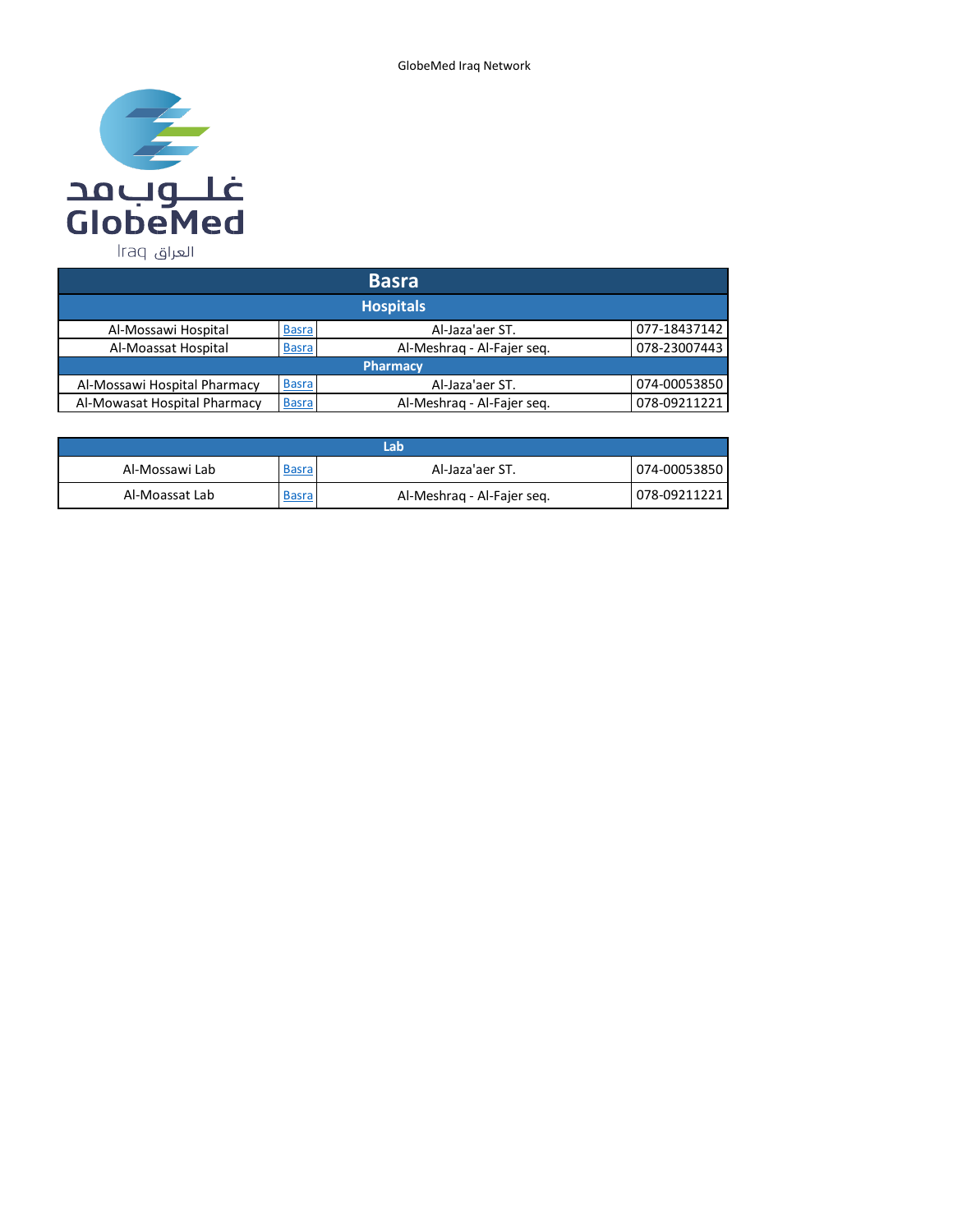

Par Hospital Erbil Erbil 60 st. - near new city 662107000 LST Erbil Erbil Near Rotana Hotel 075-03612040 Hawler Hospital(**Inpatient**) Erbil 100 st. - Near Ein Qawa Seq. 077-04461555 075-07372555 077-15793971 075-09230396 AMC Erbil Erbil 40 ST. 1075-08880543 MEDIA DIAGNOSTIC CENTER Erbil 60 ST. - Near New City 075-03742666 Zanko Hospital | Erbil | Kawanky St. | 075-14043980 Ankawa Medical Center Erbil Ankawa 108 0750-5623271 Par ph. **Erbil 60 ST.** - Near New City 1664107000 LST ph.  $\vert$  Erbil  $\vert$  Erbil Near Rotana Hotel  $\vert$  075-03612040 Zanko Hospital Pharmacy Erbil Rawanky St. 075-14043980 Menthol Pharmacy Erbil Ankawa 108 0750-5623271 Par Hospital Erbil Erbil 60 ST. - Near New City 664107000 LST Erbil Erbil Near Rotana Hotel 075-03612040 AMC  $\begin{array}{|c|c|c|c|c|}\n\hline\n\text{Fbil} & \text{A0 ST} & \text{A0 ST} & \text{A0 ST} & \text{A0 ST} & \text{A0 ST} & \text{A0 ST} & \text{A0 ST} & \text{A0 ST} & \text{A0 ST} & \text{A0 T} & \text{A0 T} & \text{A0 T} & \text{A0 T} & \text{A0 T} & \text{A0 T} & \text{A0 T} & \text{A0 T} & \text{A0 T} & \text{A0 T} & \text{A1 T} & \text{A2 T} & \text{A3 T} & \text{A4 T} & \text$ 075-08880543 MEDIA DIAGNOSTIC CENTER Erbil 60 st. - near new city 075-03742666 Zanko Hospital Lab Erbil Rawanky St. 075-14043980 Ankawa Medical Center Erbil Ankawa 108 0750-5623271 LST Erbil Erbil Near Rotana Hotel 750-3612040 Dr.Nabil Center Erbil Bokhteary - near Welfer Hospital 077-05960655<br>
Subra Dental Clinic Erbil 60 st. - near ein gawa seg 075-03780990 Bahra Dental Clinic Erbil Erbil 60 st. - near ein qawa seq 075-03780990  **Erbil Hospitals Pharmacy Lab Dental**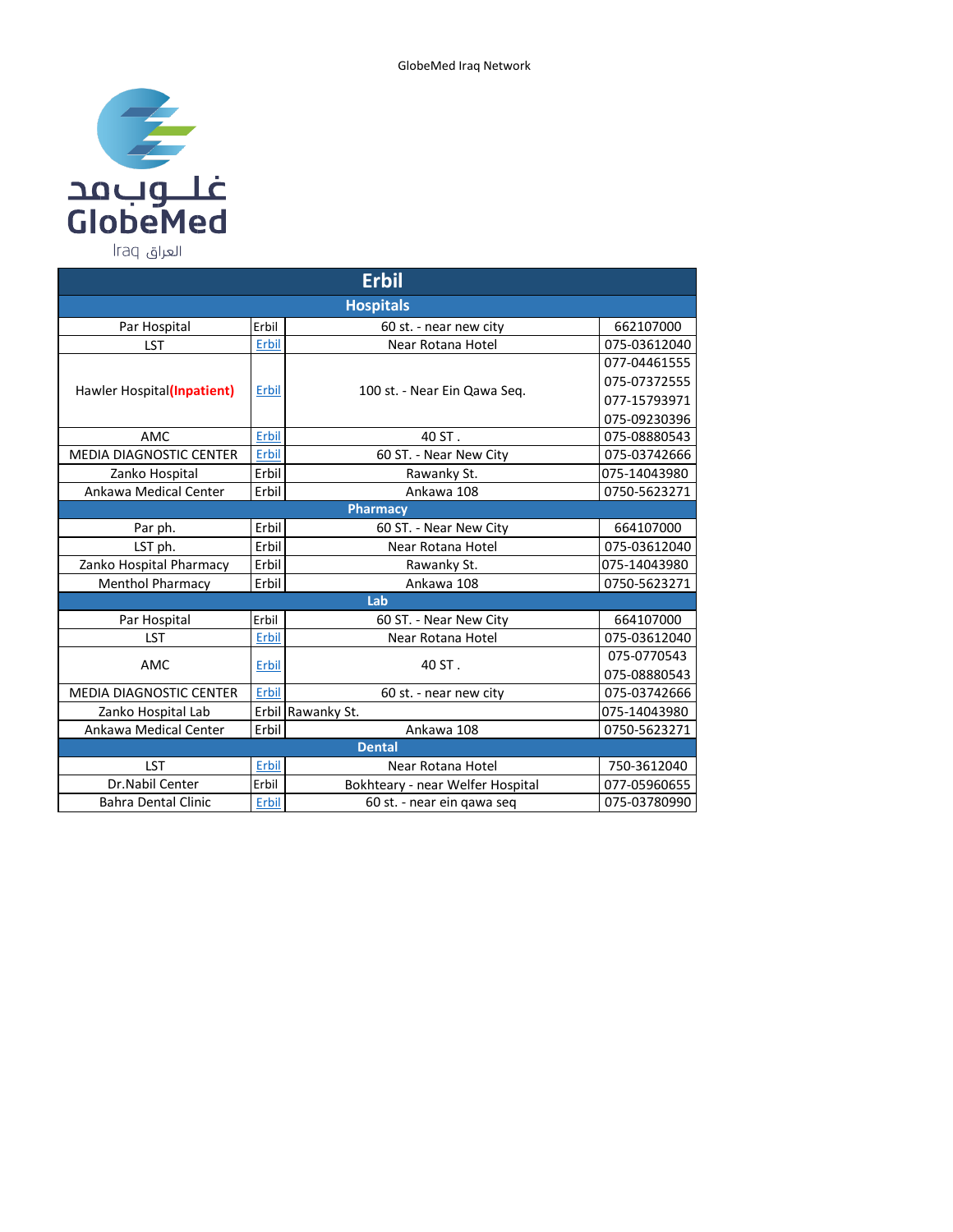

| <b>Sulaimanyiah</b> |              |                             |               |  |  |
|---------------------|--------------|-----------------------------|---------------|--|--|
|                     |              | <b>Hospitals</b>            |               |  |  |
| <b>FMC</b>          | Sulaimanyiah | Mahmod St.                  | 077-09000000  |  |  |
| LST                 | Sulaimanyiah | 60st. - near Azady Hospital | 075-19774882  |  |  |
| Royal Hospital      | Sulaimanyiah |                             | 0771 645 7272 |  |  |
|                     |              | <b>Pharmacy</b>             |               |  |  |
| <b>LST Pharmacy</b> | Sulaimanyiah | 60st. - near Azady Hospital | 075-19774882  |  |  |
| <b>FMC Pharmacy</b> | Sulaimanyiah | Mahmod St.                  | 077-09000000  |  |  |
|                     |              | Lab                         |               |  |  |
| <b>FMC</b>          | Sulaimanyiah | Mahmod St.                  | 077-09000000  |  |  |
| <b>LST</b>          | Sulaimanyiah | 60st. - near Azady Hospital | 075-19774882  |  |  |
|                     |              |                             |               |  |  |
| <b>Dental</b>       |              |                             |               |  |  |
| LST                 | Sulaimanyiah | 60st. - near Azady Hospital | 075-19774882  |  |  |
| Dr. Yassir Al azawi | Sulaimanyiah | Bokhtiary st.               | 077-09554686  |  |  |
|                     |              |                             |               |  |  |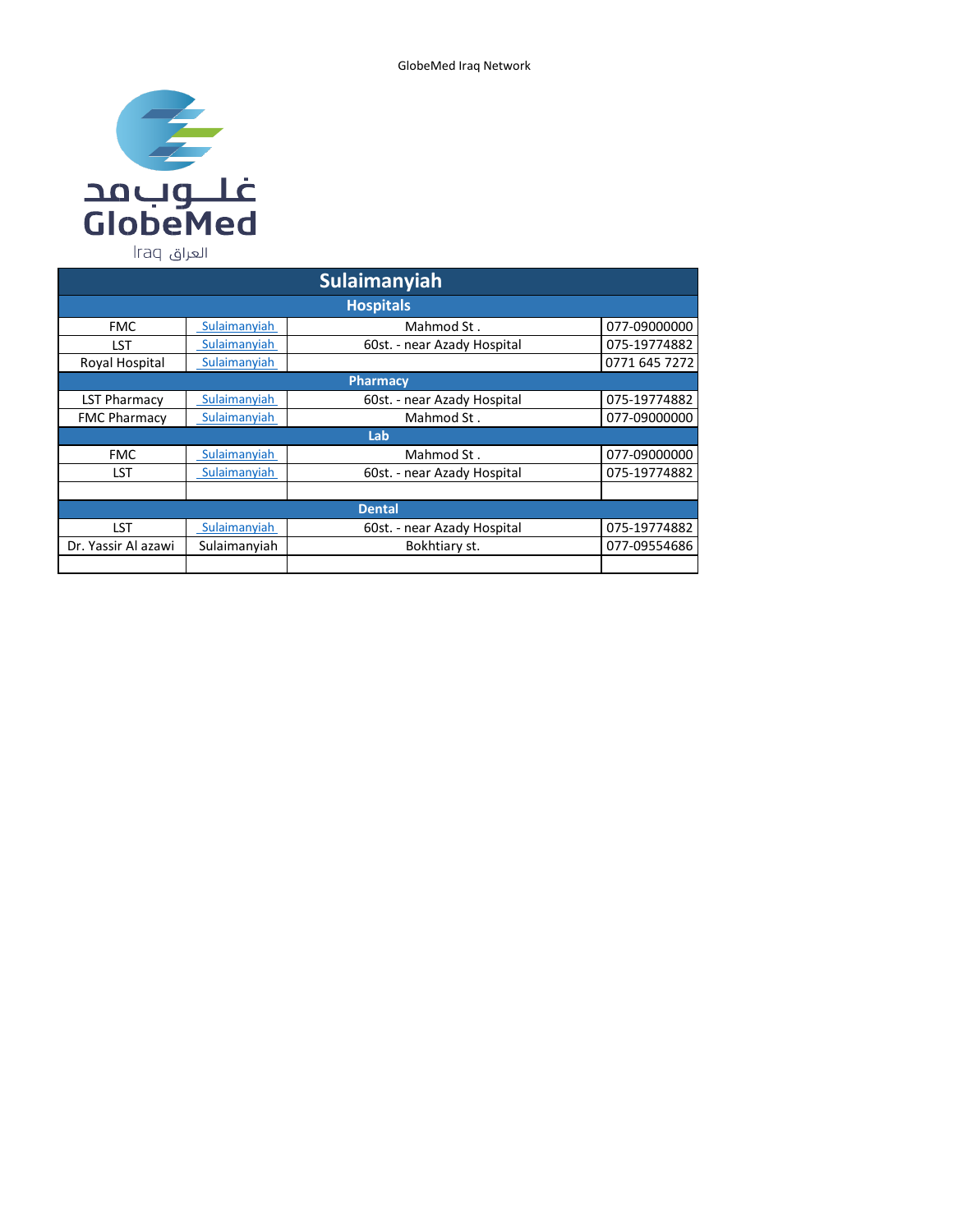

| <b>Dohuk</b>     |              |                                      |              |  |  |
|------------------|--------------|--------------------------------------|--------------|--|--|
|                  |              | <b>Hospital</b>                      |              |  |  |
| Fajeen Hospital  | <b>Dohuk</b> | Selaf Hospital - near Azadi Hospital | 627227740    |  |  |
| Zanin Polyclinic | Dohuk        | Dohuk Zakho                          | 075-04587455 |  |  |
|                  |              | <b>Pharmacy</b>                      |              |  |  |
| Fajeen Hospital  | <b>Dohuk</b> | Selaf Hospital - near Azadi Hospital | 627227740    |  |  |
| Zanin Pharmacy   | Dohuk        | Dohuk Zakho                          | 075-04587455 |  |  |
|                  | lab          |                                      |              |  |  |
| Fajeen Hospital  | <b>Dohuk</b> | Selaf Hospital - near Azadi Hospital | 627227740    |  |  |
| Zanin Lab        | <b>Dohuk</b> | Dohuk Zakho                          | 075-04587455 |  |  |
|                  |              |                                      |              |  |  |

| Dr.Roz<br>. Atroshv | )ohuk | Near Rabee Market | $\sim$ $\sim$<br>. ה<br>ュエムコ |  |
|---------------------|-------|-------------------|------------------------------|--|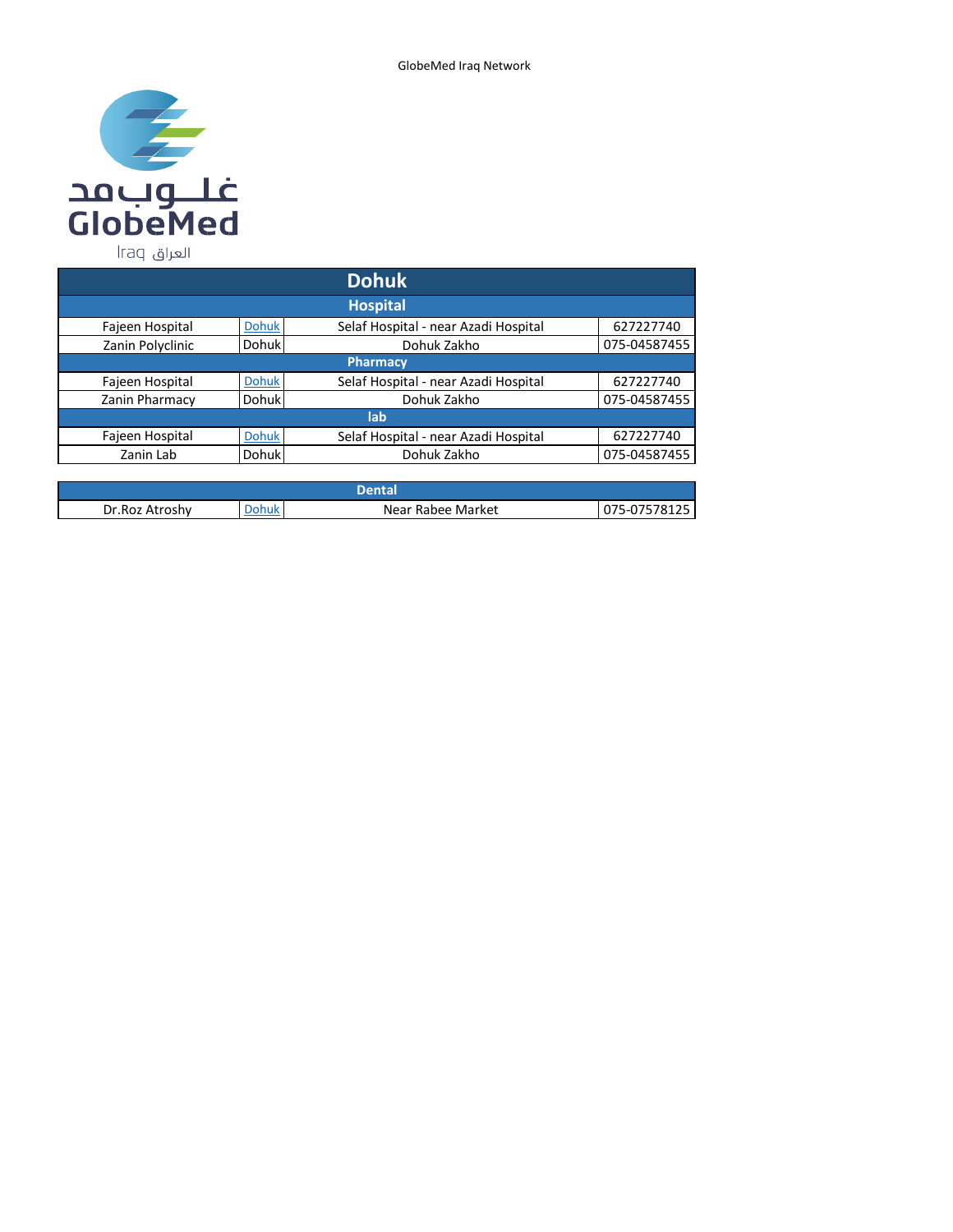

| Al mousel       |            |                                  |  |  |  |
|-----------------|------------|----------------------------------|--|--|--|
| <b>Hospital</b> |            |                                  |  |  |  |
| <b>Mousel</b>   | Hay Nerkal | 075-12489910                     |  |  |  |
|                 |            |                                  |  |  |  |
|                 |            | <b>Independence of the State</b> |  |  |  |

| Al-Razy<br>harmacv | <b>Mouse</b> | Hav Nerkal | 2489910<br>$.75-1$<br>U7 |  |
|--------------------|--------------|------------|--------------------------|--|

| Al-Razy Lab | <b>Mousel</b> | Hay Nerkal | 075-12489910 |  |
|-------------|---------------|------------|--------------|--|
|             |               |            |              |  |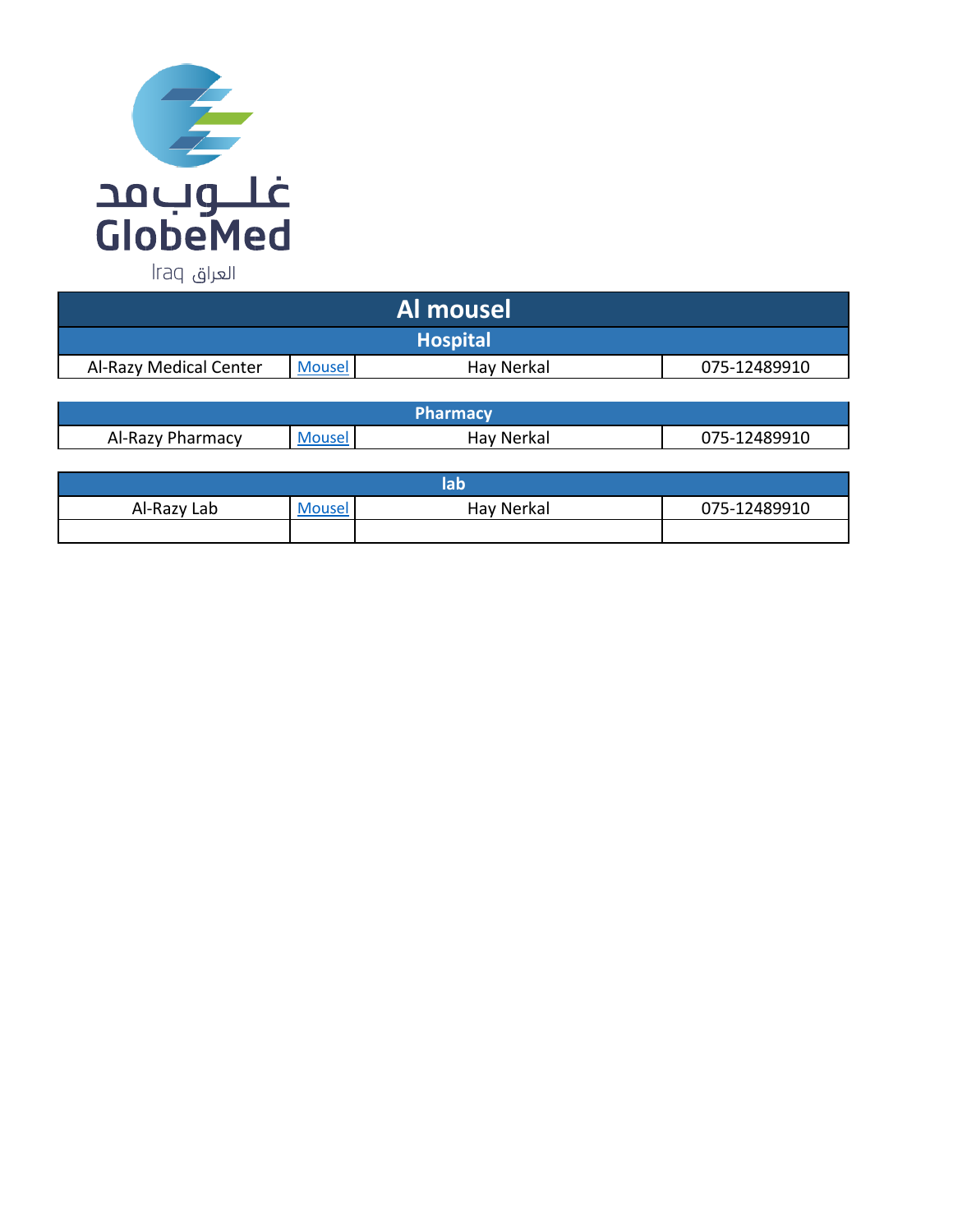

| <b>Karkouk</b>          |         |                |              |  |
|-------------------------|---------|----------------|--------------|--|
| <b>Hospital</b>         |         |                |              |  |
| Al-Salam Medical Center | Karkouk | Doctors Street | 077-02330136 |  |

| <b>Pharmacy</b> |         |                |              |  |  |
|-----------------|---------|----------------|--------------|--|--|
| Al-Salam PH     | Karkouk | Doctors Street | 077-02330136 |  |  |

| bh           |         |                       |              |  |
|--------------|---------|-----------------------|--------------|--|
| Al-Salam LAB | Karkouk | <b>Doctors Street</b> | 077-02330136 |  |
|              |         |                       |              |  |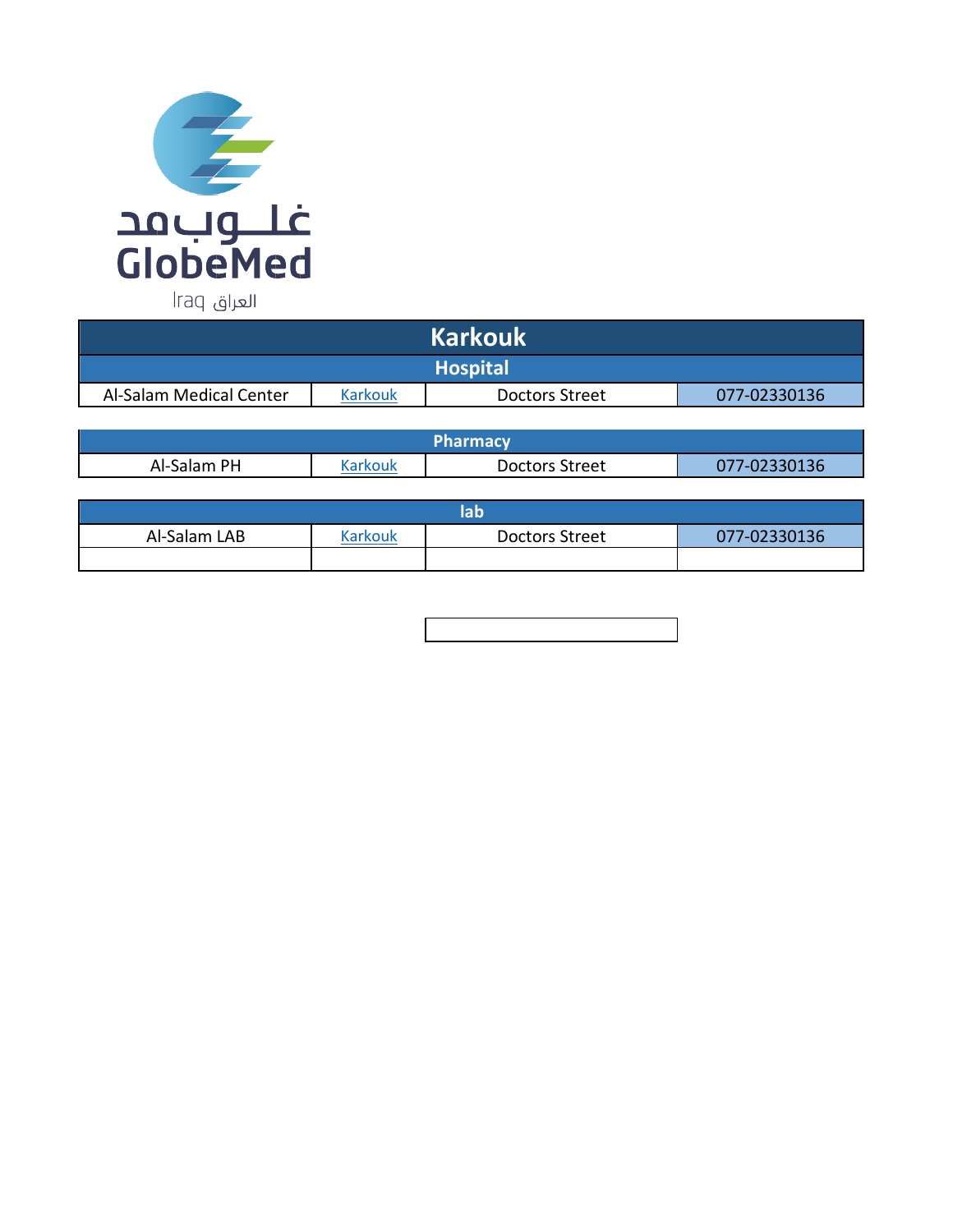

**New Provider** 

| <b>Karbala</b>               |         |                       |              |  |
|------------------------------|---------|-----------------------|--------------|--|
| <b>Hospital</b>              |         |                       |              |  |
| Emam Zain Al-Abdeen Hospital | Karbala | Ahmed Al-waely Street | 077-34019701 |  |

| <b>Pharmacy</b>              |         |                       |               |  |
|------------------------------|---------|-----------------------|---------------|--|
| Emam Zain Al-Abdeen Hospital | Karbala | Ahmed Al-waely Street | L077-34019701 |  |

| Emam Zain Al-Abdeen Hospital | Karbala | Ahmed Al-waely Street | 077-34019701 |  |
|------------------------------|---------|-----------------------|--------------|--|
|                              |         |                       |              |  |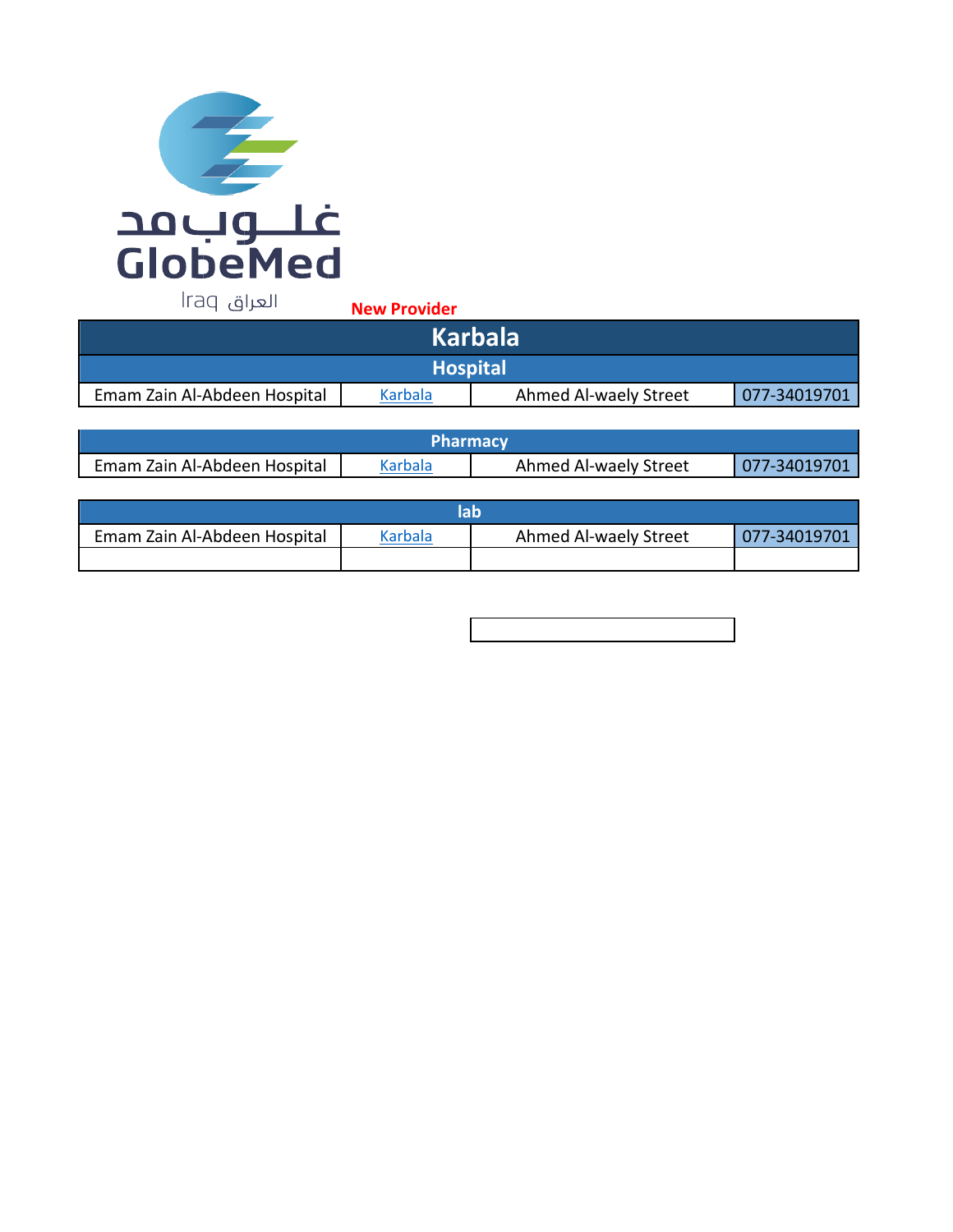

| <b>Maysan</b>                |                 |                               |              |  |  |
|------------------------------|-----------------|-------------------------------|--------------|--|--|
|                              | <b>Hospital</b> |                               |              |  |  |
| Lebanese University Hospital |                 |                               | 078-00070000 |  |  |
| Dr.Sabah Hadi                |                 | Dijlah St - Al-Shams Building | 078-04216765 |  |  |
| Al-Shams Pharmacy            |                 |                               | 077-12464765 |  |  |
| Al-Shams Lab                 |                 |                               | 077-10834944 |  |  |
|                              |                 |                               |              |  |  |